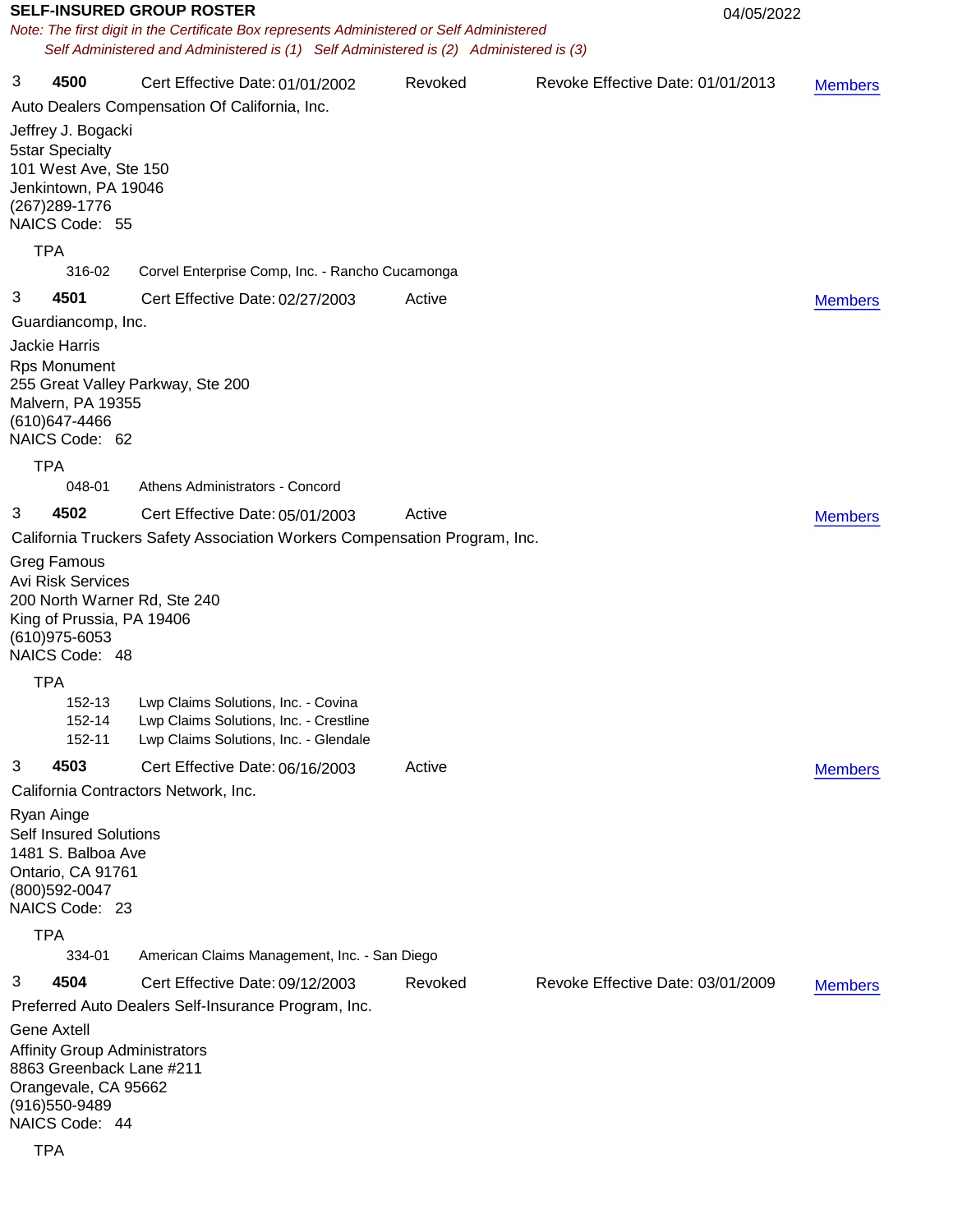| 3<br>4506                                                                                                                                                                                                |        | Cert Effective Date: 01/01/2004                                                    | Active  |                                   | <b>Members</b> |
|----------------------------------------------------------------------------------------------------------------------------------------------------------------------------------------------------------|--------|------------------------------------------------------------------------------------|---------|-----------------------------------|----------------|
|                                                                                                                                                                                                          |        | Elite Golf Club Program, Inc.                                                      |         |                                   |                |
| <b>Greg Famous</b><br><b>Avi Risk Services</b><br>King of Prussia, PA 19406<br>(610) 975-6053<br>NAICS Code: 71                                                                                          |        | 200 North Warner Rd, Ste 240                                                       |         |                                   |                |
| <b>TPA</b>                                                                                                                                                                                               |        |                                                                                    |         |                                   |                |
|                                                                                                                                                                                                          | 048-01 | Athens Administrators - Concord                                                    |         |                                   |                |
| 3<br>4507                                                                                                                                                                                                |        | Cert Effective Date: 01/01/2004                                                    | Revoked | Revoke Effective Date: 01/01/2007 | <b>Members</b> |
| Gene Axtell<br><b>Affinity Group Administrators</b><br>Orangevale, CA 95662-4059<br>$(916)983 - 3387$<br>NAICS Code: 32                                                                                  |        | Plastic Manufacturers Self Insurance Program, Inc.<br>8863 Greenback Lane, Ste 211 |         |                                   |                |
| <b>TPA</b>                                                                                                                                                                                               |        |                                                                                    |         |                                   |                |
| 3<br>4508                                                                                                                                                                                                |        | Cert Effective Date: 02/01/2004                                                    | Active  |                                   | <b>Members</b> |
|                                                                                                                                                                                                          |        | Credit Union Self Insured Group Of California, Incorporated                        |         |                                   |                |
| Clay Jackson<br><b>Affinity Group Administrators</b><br>8863 Greenback Lane #211<br>Orangevale, CA 95662<br>(916) 983-3387<br>NAICS Code: 52                                                             |        |                                                                                    |         |                                   |                |
| <b>TPA</b>                                                                                                                                                                                               |        |                                                                                    |         |                                   |                |
|                                                                                                                                                                                                          | 146-05 | Acclamation Insurance Management Services - Sacramento                             |         |                                   |                |
| 3<br>4509                                                                                                                                                                                                |        | Cert Effective Date: 03/01/2004                                                    | Revoked | Revoke Effective Date: 01/01/2005 | <b>Members</b> |
|                                                                                                                                                                                                          |        | Auxiliary Organizations Workers' Compensation Plan, Inc.                           |         |                                   |                |
| Rob Leong<br>Auxiliary Organizations Workers' Compensation Plan, Inc.<br>c/o Alliant Insurance Services<br>600 Montgomery St Ste 900<br>San Francisco, CA 94111-2711<br>NAICS Code: 81                   |        |                                                                                    |         |                                   |                |
| <b>TPA</b>                                                                                                                                                                                               |        |                                                                                    |         |                                   |                |
|                                                                                                                                                                                                          | 011-23 | Sedgwick Claims Management Services, Inc. - Rancho Cordova                         |         |                                   |                |
| 3<br>4510                                                                                                                                                                                                |        | Cert Effective Date: 04/15/2004                                                    | Revoked | Revoke Effective Date: 01/01/2011 | <b>Members</b> |
|                                                                                                                                                                                                          |        | Beverage Distributors Of California Self-Insured Group, Inc.                       |         |                                   |                |
| <b>Gene Axtell</b><br>Beverage Distributors Of California Self-Insured Group, Inc.<br>c/o Affinity Group Administrators<br>P.O. Box 7138<br>Folsom, CA 95763-7138<br>$(916)983 - 3387$<br>NAICS Code: 42 |        |                                                                                    |         |                                   |                |
| <b>TPA</b>                                                                                                                                                                                               |        |                                                                                    |         |                                   |                |
| 3<br>4511                                                                                                                                                                                                |        | Cert Effective Date: 07/01/2004                                                    | Active  |                                   | <b>Members</b> |
| Cornerstone Comp, Inc.                                                                                                                                                                                   |        |                                                                                    |         |                                   |                |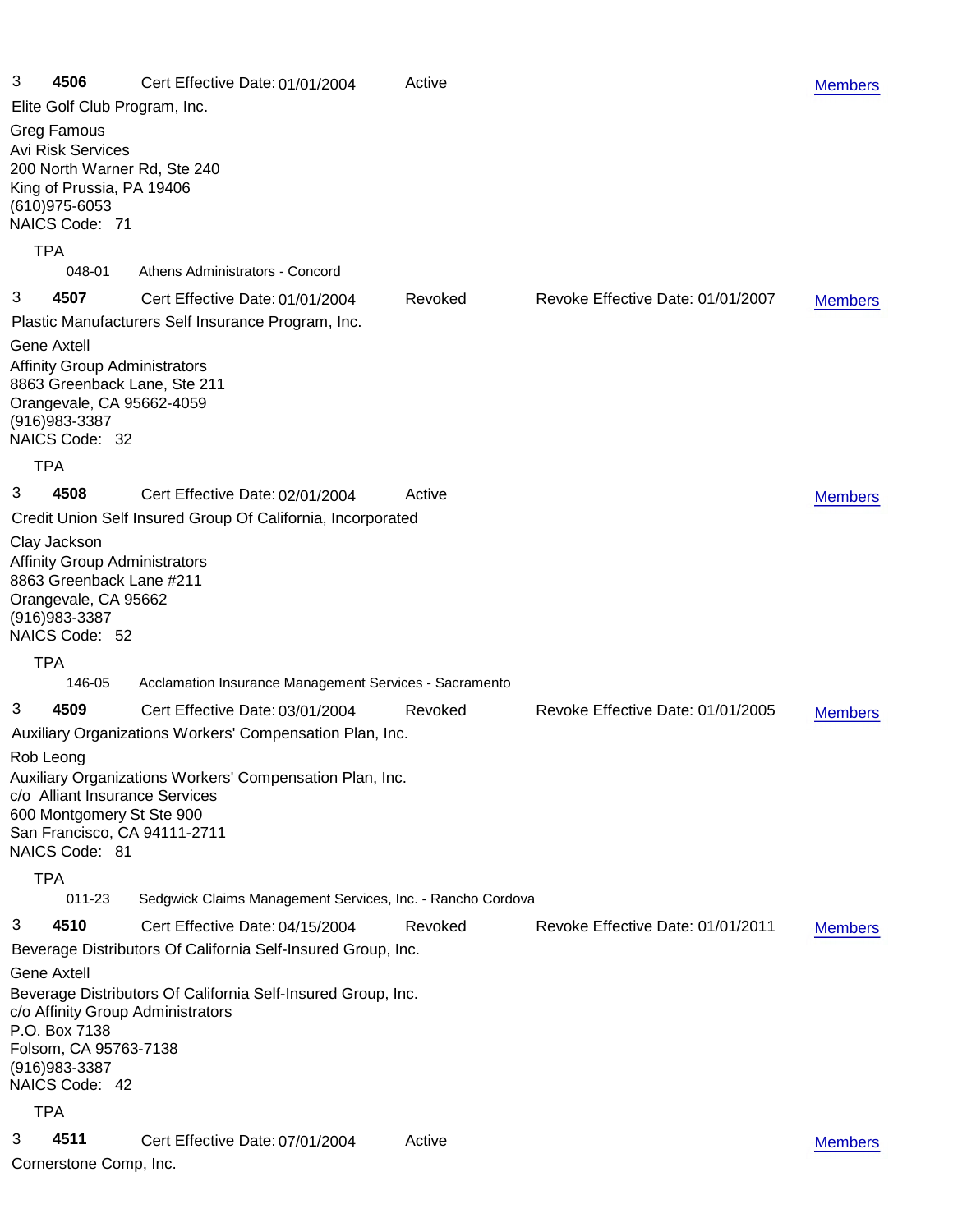Jerry Laval The Path Alliance, Inc. 7060 N. Marks Ave, Ste 118 Fresno, CA 93711 (559)558-4800 NAICS Code: 62 TPA 152-10 Lwp Claims Solutions, Inc. - Sacramento 3 **4513** Cert Effective Date: 10/01/2004 Active Nonprofits' United Workers' Compensation Group, Inc. Irene McMillan Nonprofits' United 610 Fulton Ave, Ste 200 SACRAMENTO, CA 95825 (916)868-6228 NAICS Code: 62 TPA 011-31 Sedgwick Claims Management Services, Inc. - Rancho Cucamonga 011-10 Sedgwick Claims Management Services, Inc. - Roseville [Members](Group4513_Members.pdf) 3 **4514** Cert Effective Date: 12/01/2004 Active California Private Schools Workers' Compensation Self-Insurance Group, Inc. Jackie Harris Rps Monument 255 Great Valley Parkway, Ste 200 Malvern, PA 19355 (610)647-4466 NAICS Code: 61 **TPA** 048-01 Athens Administrators - Concord **[Members](Group4514_Members.pdf)** 3 **4515** Cert Effective Date: 12/01/2004 Active Quality Comp, Inc. Jackie Harris Rps Monument 255 Great Valley Parkway, Ste 200 Malvern, PA 19355 (610)647-4466 NAICS Code: 62 TPA 048-01 Athens Administrators - Concord **[Members](Group4515_Members.pdf)** 3 **4516** Cert Effective Date: 01/01/2005 Active California Agricultural Network, Inc. Ryan Ainge Self Insured Solutions, Llc 1481 S. Balboa Ave Ontario, CA 91761 (800)592-0047 NAICS Code: 11 **TPA** 239-07 Intercare Holdings Insurance Services, Inc. - Fresno [Members](Group4516_Members.pdf)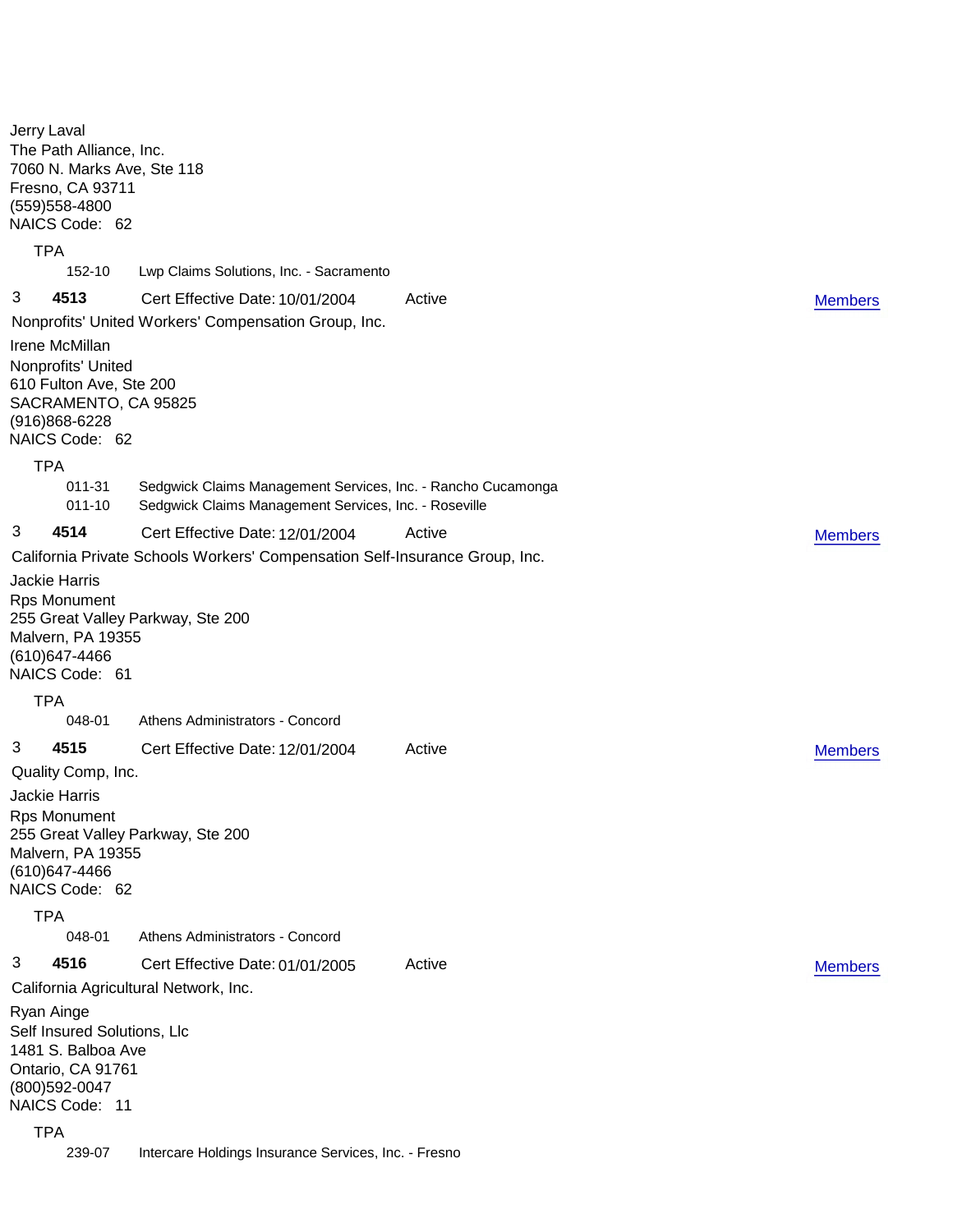| 3                                                                                                                                  | 4517                                                                                                                                        | Cert Effective Date: 12/01/2004<br>Active                                                                                    |         |                                   | <b>Members</b> |  |
|------------------------------------------------------------------------------------------------------------------------------------|---------------------------------------------------------------------------------------------------------------------------------------------|------------------------------------------------------------------------------------------------------------------------------|---------|-----------------------------------|----------------|--|
|                                                                                                                                    | California Restaurant Mutual Benefit Corporation                                                                                            |                                                                                                                              |         |                                   |                |  |
|                                                                                                                                    | Ryan Ainge<br>Self Insured Solutions, Llc<br>1481 S. Balboa Ave<br>Ontario, CA 91761<br>(800) 592-0047<br>NAICS Code: 44                    |                                                                                                                              |         |                                   |                |  |
| <b>TPA</b>                                                                                                                         |                                                                                                                                             |                                                                                                                              |         |                                   |                |  |
|                                                                                                                                    | 152-17<br>152-18<br>152-10                                                                                                                  | Lwp Claims Solutions, Inc. - Elk Grove<br>Lwp Claims Solutions, Inc. - Sacramento<br>Lwp Claims Solutions, Inc. - Sacramento |         |                                   |                |  |
| 3                                                                                                                                  | 4518                                                                                                                                        | Cert Effective Date: 03/01/2005                                                                                              | Revoked | Revoke Effective Date: 07/22/2010 | <b>Members</b> |  |
|                                                                                                                                    |                                                                                                                                             | Western Independent Bankers Self Insurance Program Of California                                                             |         |                                   |                |  |
|                                                                                                                                    | <b>Gene Axtell</b><br><b>Affinity Group Administrators</b><br>P.O. Box 7138<br>Folsom, CA 95763-7138<br>(916) 550-9489<br>NAICS Code: 52    |                                                                                                                              |         |                                   |                |  |
| TPA                                                                                                                                |                                                                                                                                             |                                                                                                                              |         |                                   |                |  |
| 3                                                                                                                                  | 4519                                                                                                                                        | Cert Effective Date: 03/16/2005                                                                                              | Revoked | Revoke Effective Date: 03/13/2005 | <b>Members</b> |  |
|                                                                                                                                    | Auto Dealer Access, Inc.                                                                                                                    |                                                                                                                              |         |                                   |                |  |
|                                                                                                                                    | Michael W. Kiger<br>Auto Dealer Access, Inc.<br>2500 Via Cabrillo Marina<br>San Pedro, CA 90731-7224<br>(310)832-8900<br><b>NAICS Code:</b> |                                                                                                                              |         |                                   |                |  |
| TPA                                                                                                                                |                                                                                                                                             |                                                                                                                              |         |                                   |                |  |
| 3                                                                                                                                  | 4520                                                                                                                                        | Cert Effective Date: 07/01/2005                                                                                              | Active  |                                   | <b>Members</b> |  |
|                                                                                                                                    | Victory Comp, Inc.                                                                                                                          |                                                                                                                              |         |                                   |                |  |
| Jackie Harris<br><b>Rps Monument</b><br>255 Great Valley Parkway, Ste 200<br>Malvern, PA 19355<br>(610) 647-4466<br>NAICS Code: 62 |                                                                                                                                             |                                                                                                                              |         |                                   |                |  |
| <b>TPA</b>                                                                                                                         |                                                                                                                                             |                                                                                                                              |         |                                   |                |  |
|                                                                                                                                    | 048-01                                                                                                                                      | Athens Administrators - Concord                                                                                              |         |                                   |                |  |
| 3                                                                                                                                  | 4521                                                                                                                                        | Cert Effective Date: 08/01/2005                                                                                              | Active  |                                   | <b>Members</b> |  |
| California Farm Management, Inc.                                                                                                   |                                                                                                                                             |                                                                                                                              |         |                                   |                |  |
| Ryan Ainge                                                                                                                         | <b>Self Insured Solutions</b><br>1481 S. Balboa Ave<br>Ontario, CA 91761<br>(800) 592-0047<br>NAICS Code: 11                                |                                                                                                                              |         |                                   |                |  |
|                                                                                                                                    | <b>TPA</b>                                                                                                                                  |                                                                                                                              |         |                                   |                |  |
|                                                                                                                                    | 239-07                                                                                                                                      | Intercare Holdings Insurance Services, Inc. - Fresno                                                                         |         |                                   |                |  |
| 3                                                                                                                                  | 4522                                                                                                                                        | Cert Effective Date: 08/01/2005                                                                                              | Revoked | Revoke Effective Date: 12/01/2008 |                |  |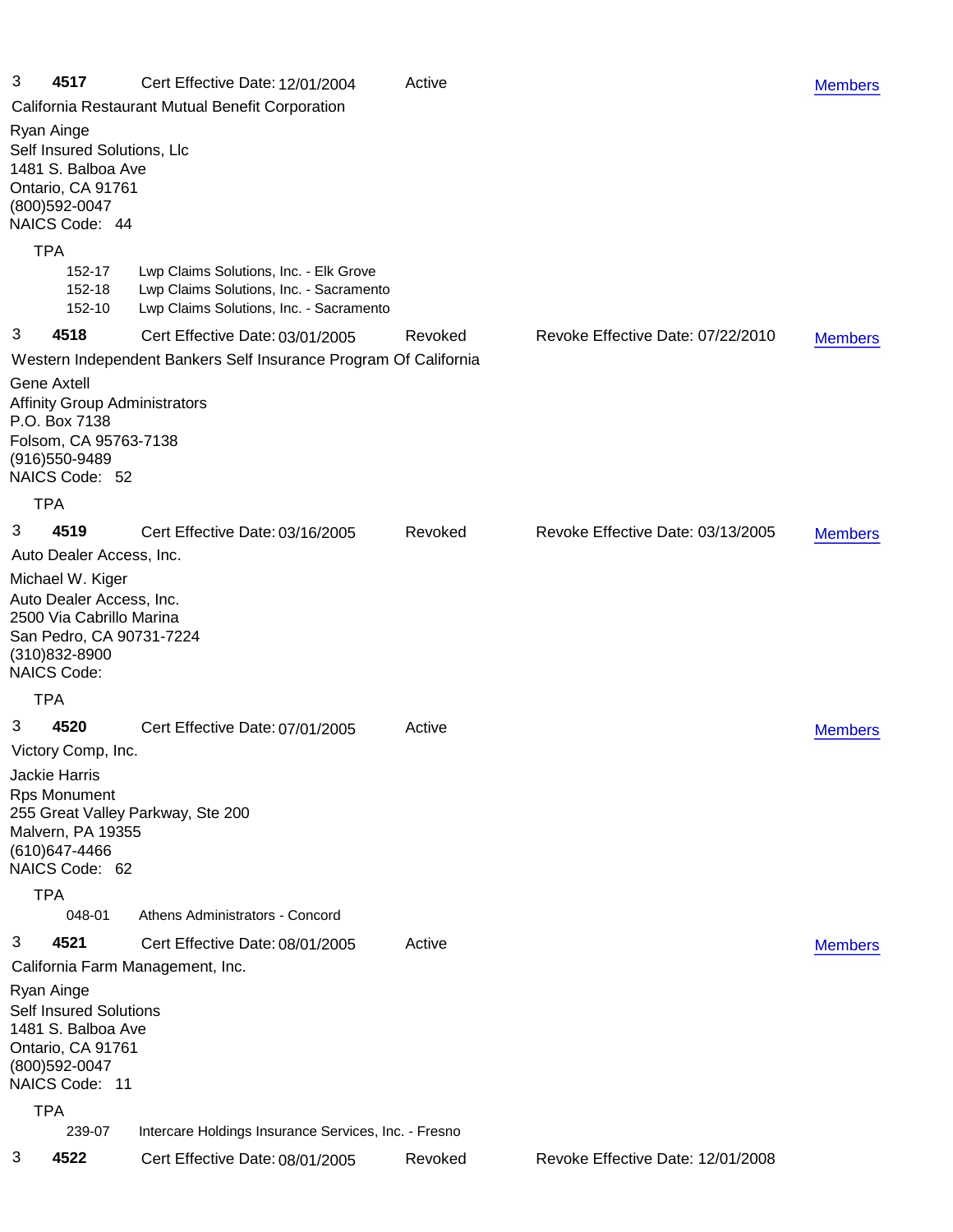Vintners And Independent Producers Self Insurance Program Of California Stephen Ungar Amtrust North America, Inc. 101 California Street, 22nd Floor San Francisco, CA 94111 NAICS Code: 31 TPA 3 **4523** Cert Effective Date: 09/13/2005 Revoked Revoke Effective Date: 04/01/2009 Fabricated Metal Products Of California Workers' Compensation Group, Inc. Greg Famous Avi Risk Services, Llc 985 Old Eagle School Rd, Ste 504 Wayne, PA 19087 (610)975-6053 NAICS Code: 33 **TPA** [Members](Group4523_Members.pdf) 3 **4524** Cert Effective Date: 07/01/2005 Active Finish Line Self Insurance Group, Inc. G. Michael Lyon Finish Line Self Insurance Group, Inc. 4961 Katella Ave Los Alamitos, CA 90720 (714)820-2743 NAICS Code: 71 **TPA** 358-01 Finish Line Self Insurance Group, Inc - Los Alamitos **[Members](Group4524_Members.pdf)** 3 **4525** Cert Effective Date: 12/01/2005 Active California Agricultural Products, Inc. Ryan Ainge Self Insured Solutions, Llc 1481 S Balboa Ave Ontario, CA 91761 (800)592-0047 NAICS Code: 11 TPA 152-16 Lwp Claims Solutions, Inc. - Fair Oaks 152-23 Lwp Claims Solutions, Inc. - Sacramento 152-10 Lwp Claims Solutions, Inc. - Sacramento [Members](Group4525_Members.pdf) 3 **4526** Cert Effective Date: 12/01/2005 Active Household Industries Self-Insured Group Ryan Ainge Self Insured Solutions, Llc 1481 S. Balboa Ave Ontario, CA 91761 (800)592-0047 NAICS Code: 44 TPA 048-01 Athens Administrators - Concord [Members](Group4526_Members.pdf) 3 **4527** Cert Effective Date: 01/01/2006 Active Food Products Of California Workers Compensation Program, Inc. [Members](Group4527_Members.pdf)

[Members](Group4522_Members.pdf)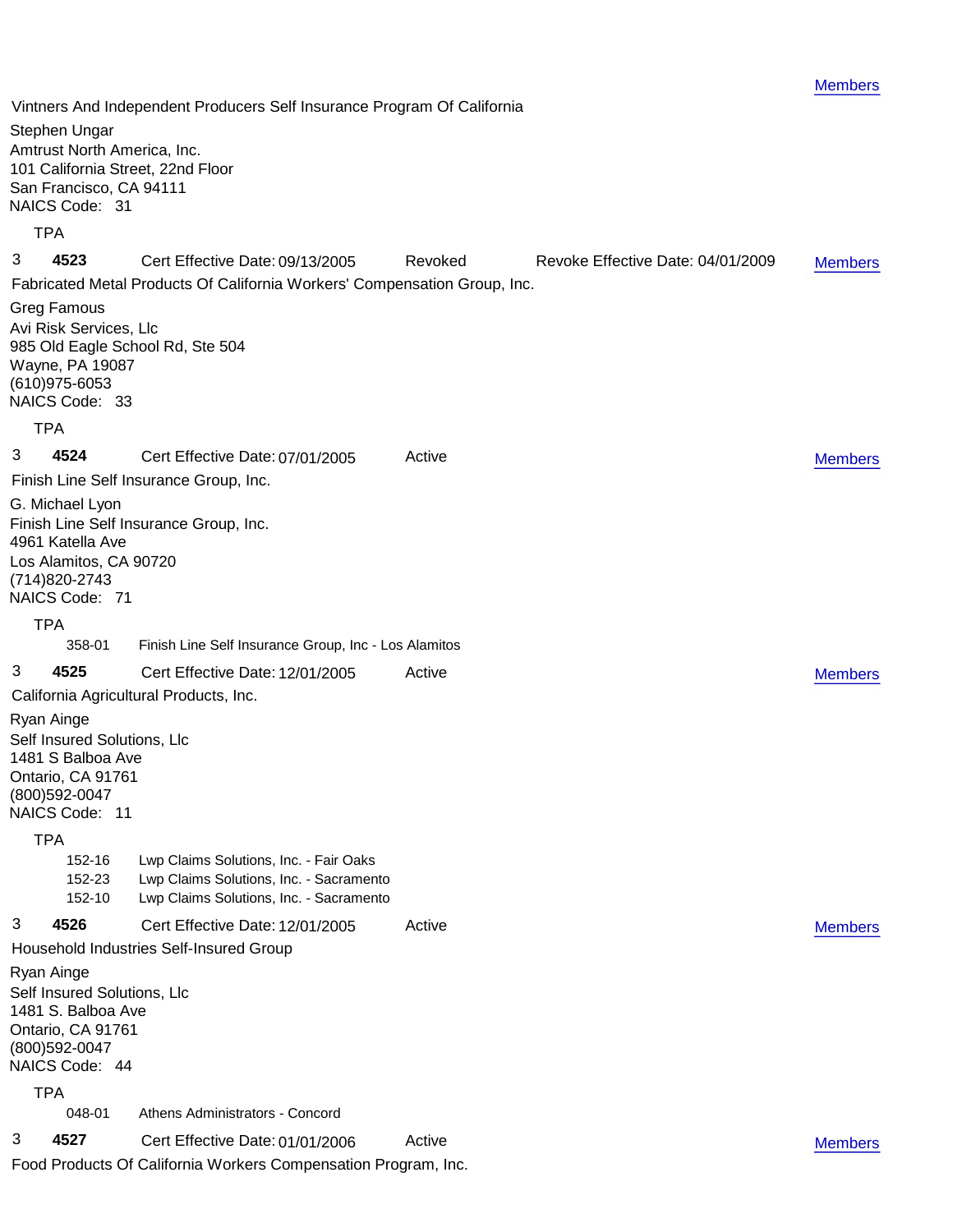Greg Famous Avi Risk Services 200 Warner Rd, Ste 240 King of Prussia, PA 19406 (610)975-6053 NAICS Code: 31 TPA 011-05 Sedgwick Claims Management Services, Inc. - Orange 3 **4528** Cert Effective Date: 01/01/2006 Active California Livestock Producers, Inc. Ryan Ainge Self Insured Solutions 1481 S. Balboa Ave Ontario, CA 91761 (800)592-0047 NAICS Code: 11 TPA 239-07 Intercare Holdings Insurance Services, Inc. - Fresno [Members](Group4528_Members.pdf) 3 **4529** Cert Effective Date: 07/01/2007 Active Northern California Auto Dealers Self-Insurance Group, Inc. Greg Famous Avi Risk Services 200 Warner Rd, Ste 240 King of Prussia, PA 19406 (610)975-6053 NAICS Code: 44 TPA 152-10 Lwp Claims Solutions, Inc. - Sacramento **[Members](Group4529_Members.pdf)** 3 **4530** Cert Effective Date: 01/01/2008 Active Medical Affiliated Groups Insurance Of California Lisa A. Overholt Keenan & Associates 2355 Crenshaw Blvd., #200 Torrance, CA 90501 (310)212-0363 NAICS Code: 62 **TPA** 195-05 Tristar Risk Management - Rancho Cordova **[Members](Group4530_Members.pdf)** 3 **4531** Cert Effective Date: 02/01/2008 Active Entertainment Employees Workers Comp Program, Inc. Greg S. Famous Avi Risk Services 240 North Warner Rd, Ste 240 King of Prussia, PA 19406 (610)975-6053 NAICS Code: 72 **TPA** 011-05 Sedgwick Claims Management Services, Inc. - Orange [Members](Group4531_Members.pdf) 3 **4532** Cert Effective Date: 04/05/2013 Active